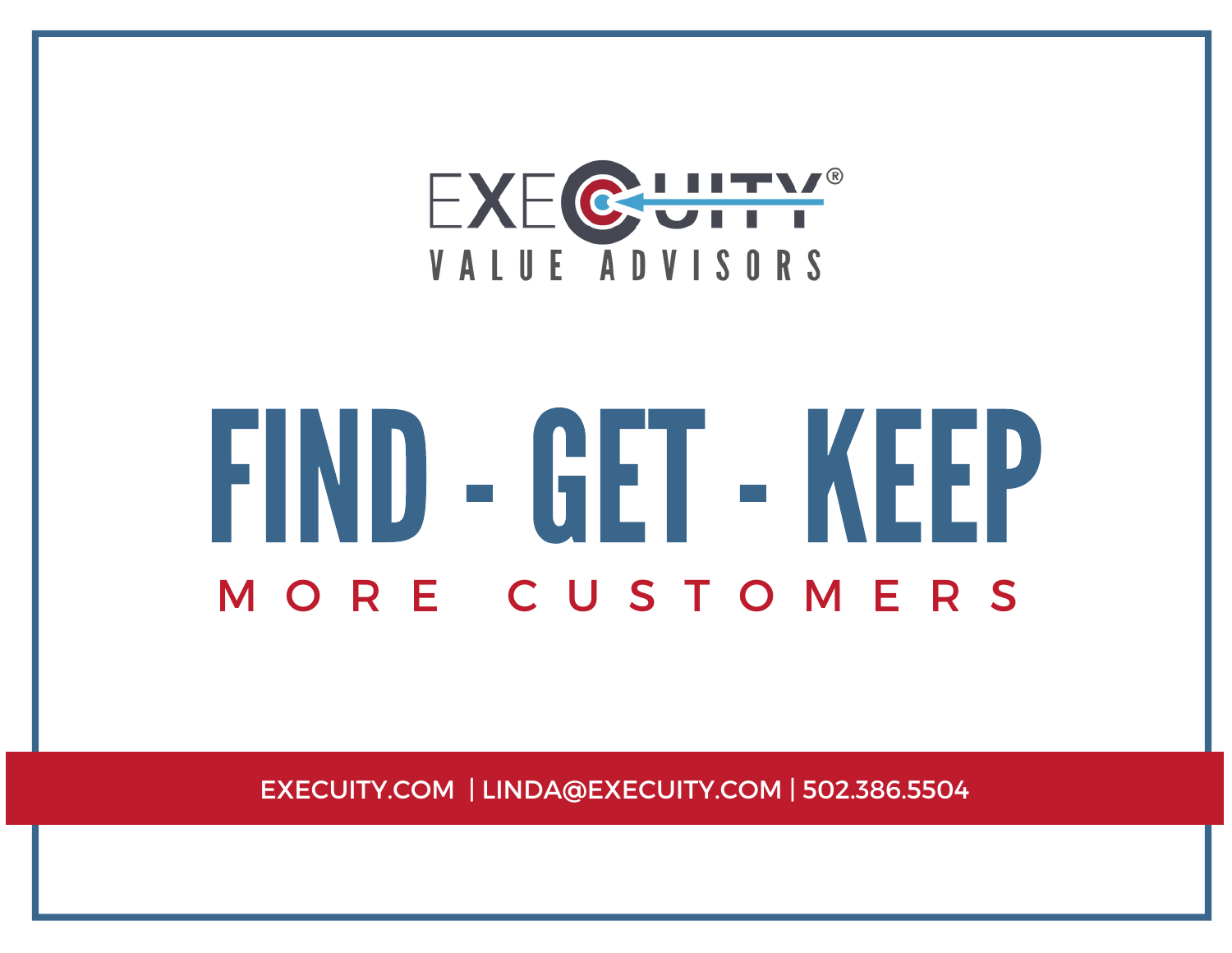## **CUSTOMER PERSONAS**



| <b>TARGET CUSTOMER</b>                                    | <b>DECISION MAKER</b>                                                                                                       |
|-----------------------------------------------------------|-----------------------------------------------------------------------------------------------------------------------------|
| Type of company, size, geography etc.                     | Describe who makes the final call and their profile                                                                         |
| <b>GOALS</b><br>What are the goals of the decision maker? | <b>WANTS NEEDS &amp; FEARS</b><br>What roadblocks stand in the way of making a<br>decision, what would get them to say yes? |
| <b>WHAT ARE THEY SAYING</b>                               | <b>WHAT CAN YOU DO</b>                                                                                                      |
| about their goals challenges?                             | How do you help them achieve their goals?                                                                                   |

#### MARKETING MESSAGE

Copyright @2022 | Proprietary Intellectual Property of Execuity LLC } Execuity.com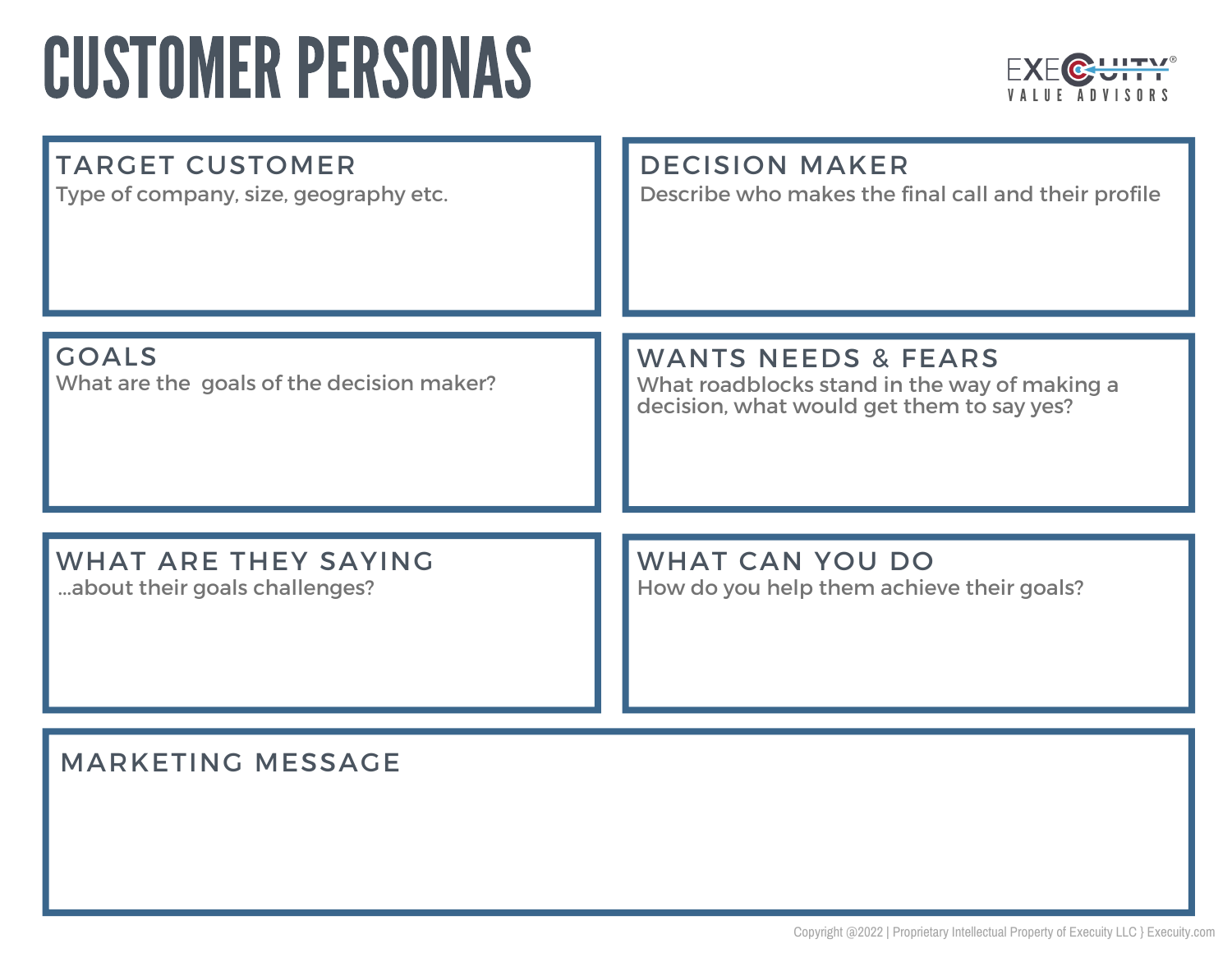

#### **CURRENT STATE**

What three words would you use **today** to describe your brand?

 $\mathcal{L}_\text{max}$  , where  $\mathcal{L}_\text{max}$  and  $\mathcal{L}_\text{max}$ 

 $\mathcal{L}_\text{max}$  , where  $\mathcal{L}_\text{max}$  and  $\mathcal{L}_\text{max}$ 

 $\mathcal{L}_\text{max}$  , where  $\mathcal{L}_\text{max}$  is the set of the set of the set of the set of the set of the set of the set of the set of the set of the set of the set of the set of the set of the set of the set of the set of the se

#### **FUTURE STATE**

What three words do you **want** your customers to use to describe your brand?

 $\mathcal{L}_\text{max}$  , where  $\mathcal{L}_\text{max}$  and  $\mathcal{L}_\text{max}$ 

 $\mathcal{L}_\text{max}$  , where  $\mathcal{L}_\text{max}$  and  $\mathcal{L}_\text{max}$ 

 $\mathcal{L}_\text{max}$  , where  $\mathcal{L}_\text{max}$  is the set of the set of the set of the set of the set of the set of the set of the set of the set of the set of the set of the set of the set of the set of the set of the set of the se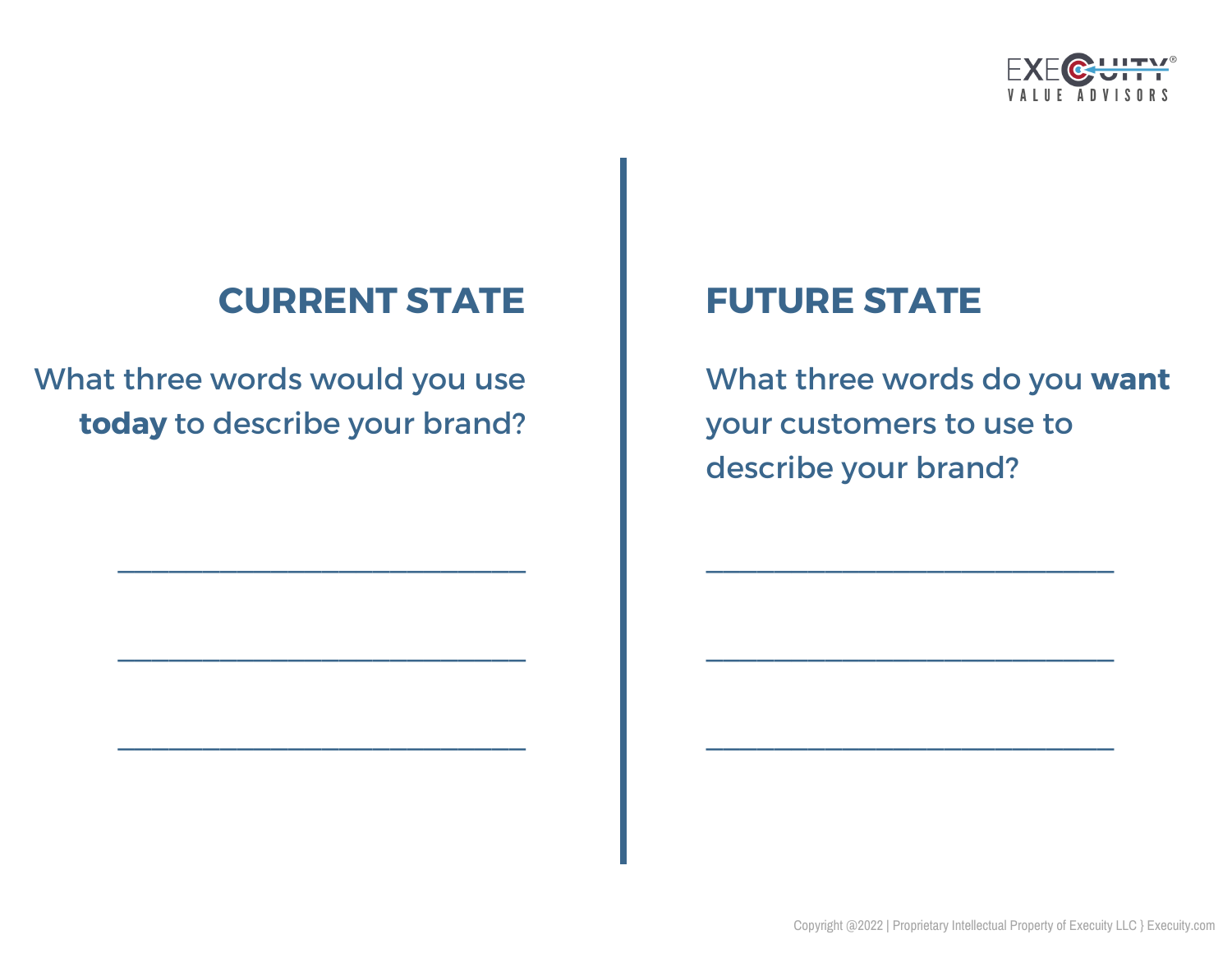#### Copyright @2022 | Proprietary Intellectual Property of Execuity LLC } Execuity.com

### FIND-GET-KEEP **M O R E C U S T O M E R S**

**Right customers find you at the right time.** DISCOVER

20

Brand identity Customer profile PR awareness Industry awareness Website SEO Referrals Social Media Outbound marketing efforts



**Best first impression. Make it an easy decision to buy.** Website self-service Brand story Sales talent Customer service Pricing Reviews Competition



Customer relationship Response time Mind the details Confidence in product Proposal and SOW Pricing options References

#### ENGAGE **First "live" interaction impactful. Make them feel special.**

Customer on-boarding Attention to the 1st 30 days Proactive communication Account management Delivery on expectations Knowledge base



Deliver on expectations! On time and on budget Customer engagement & usage Demonstrate Clear ROI Measure Net Promoter Score Ongoing contact & support